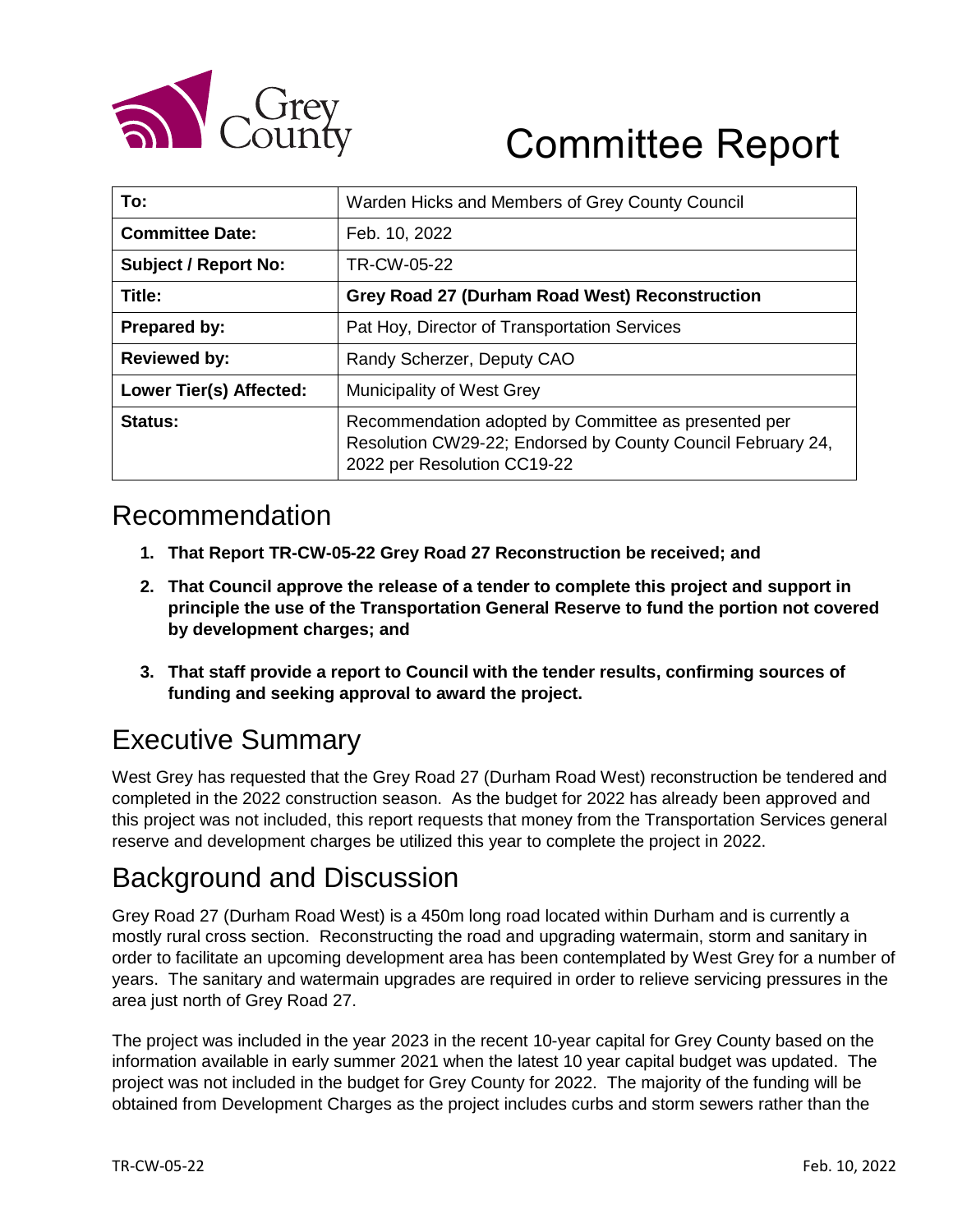current rural configuration.

West Grey had previously hired a consultant to complete the design of the project and the design is nearing completion. Grey County recently received design drawings for an initial review. West Grey is currently in the process of submitting the drinking water works and storm sewer permit to the Ministry of the Environment, Conservation and Parks (MECP). It is anticipated the road will be closed for construction (resident access only) and will be tendered for an October completion date. The top lift of asphalt will be completed in 2023 and will cost approximately \$68,000. A report summarizing the results and providing recommendations will be prepared for the approval of Grey County Council following the procurement policy which ensures that all project bids received over \$500,000 are formally approved.

The Master Transportation Plan identified Grey Road 27 for transfer to West Grey and the opportunity exists to begin discussions about the handover of this road upon completion of the project.

### 10 Year Capital (2022-2031) Project Details

The following was included in the approved 10 year capital approved in 2021 for a 2023 construction project.

| Item                                             | <b>Net HST</b> |
|--------------------------------------------------|----------------|
| Total Project budget from 10 year capital (2023) | \$1,562,000    |
| Funding from Reserve - Development Charges       | \$1,031,200    |
| Funding from Levy                                | \$530,800      |

#### Legal and Legislated Requirements

Grey County is responsible for the roadway, curb and the majority of the storm sewer.

## Financial and Resource Implications

#### *Project Funding*

The project will be funded using primarily the development charge reserve, with the remaining funding coming from the Transportation General Reserve.

| <b>Item</b>                         | <b>Excluding HST</b> | <b>Net HST</b> |
|-------------------------------------|----------------------|----------------|
| <b>Construction Cost</b>            | \$892,696            | \$908,407      |
| <b>Construction Contingency</b>     | \$100,000            | \$101,760      |
| Construction Admin.                 | \$57,600             | \$58,614       |
| Design Consulting fees.             | \$57,600             | \$58,614       |
| <b>Total Tender Projected Costs</b> | \$1,107,896          | \$1,127,395    |
| <b>Funding</b>                      |                      |                |
| From Development Charges Reserve    |                      | \$856,820      |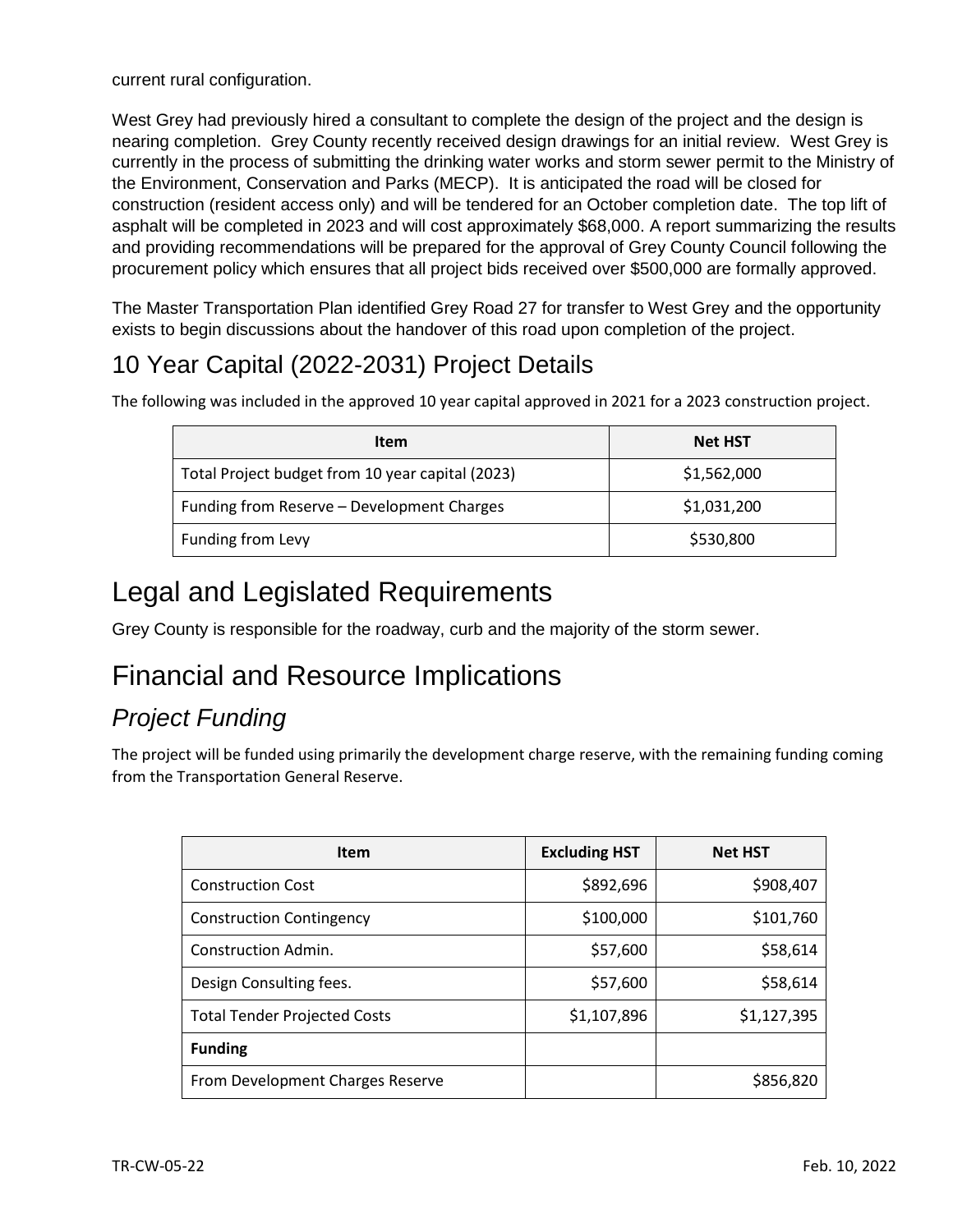| Item                                       | <b>Excluding HST</b> | <b>Net HST</b> |
|--------------------------------------------|----------------------|----------------|
| <b>From Transportation General Reserve</b> |                      | \$270,574      |

# Relevant Consultation

- ☐ Internal
- ☒ External

#### Appendices and Attachments

TR-CW-12-21 Location Map